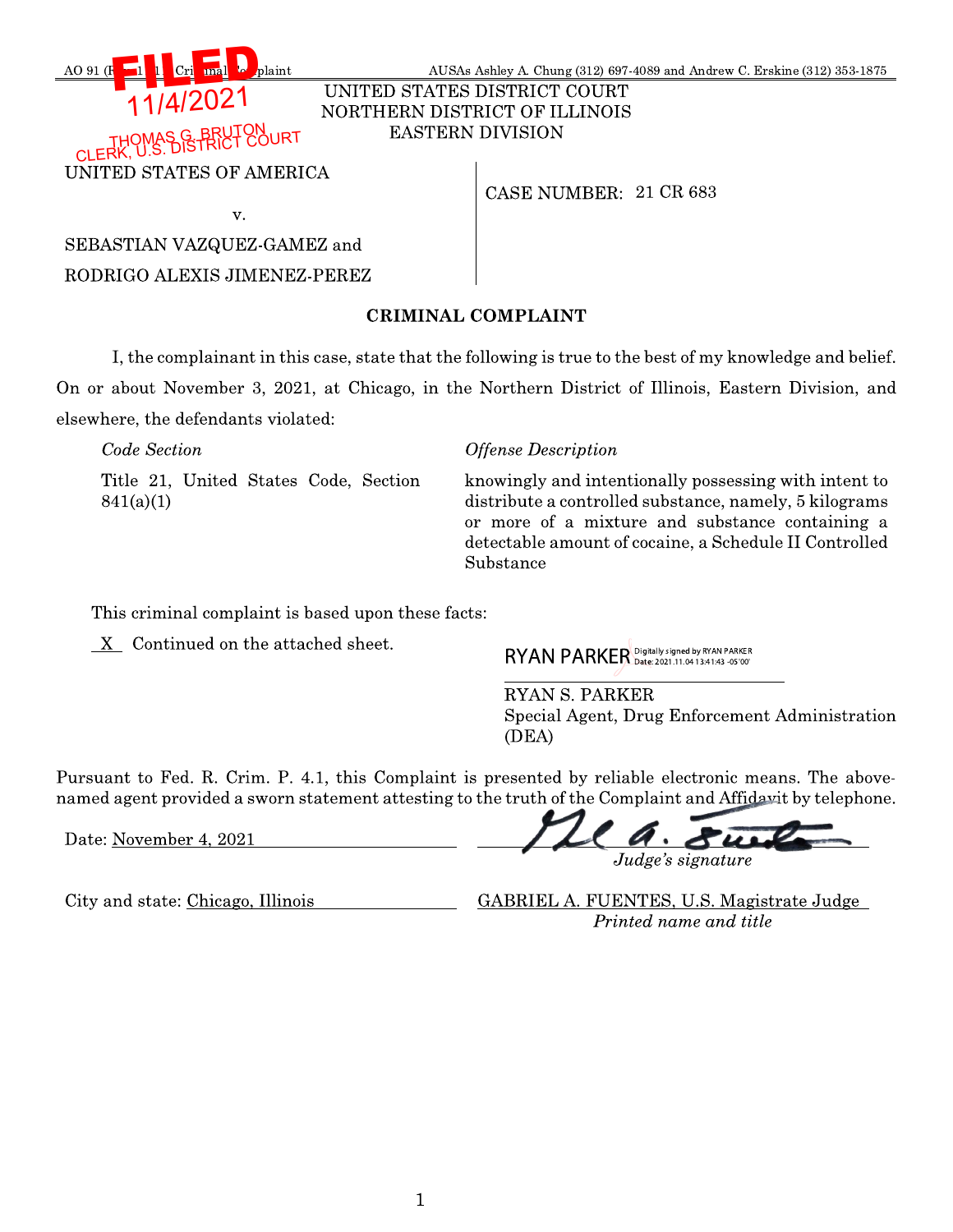### **AFFIDAVIT**

I, Ryan S. Parker, being duly sworn, state as follows:

1. I am a Special Agent with the Drug Enforcement Administration (DEA). I have been so employed since approximately July 2018. Previously, I was a Task Force Officer with the DEA between approximately July 2015 and July 2018. My current responsibilities include the investigation of drug trafficking offenses.

2. This affidavit is submitted in support of a criminal complaint alleging that SEBASTIAN VAZQUEZ-GAMEZ and RODRIGO ALEXIS JIMENEZ-PEREZ have violated Title 21, United States Code, Section 841(a). Because this affidavit is being submitted for the limited purpose of establishing probable cause in support of a criminal complaint charging VAZQUEZ-GAMEZ and JIMENEZ-PEREZ with possession with intent to distribute a controlled substance, namely, 5 kilograms or more of a mixture or substance containing a detectable amount of cocaine, I have not included each and every fact known to me concerning this investigation. I have set forth only the facts that I believe are necessary to establish probable cause to believe that the defendant committed the offense alleged in the complaint.

3. This affidavit is based on my personal knowledge, information provided to me by other law enforcement agents, physical surveillance, my training and experience, and the training and experience of other law enforcement agents.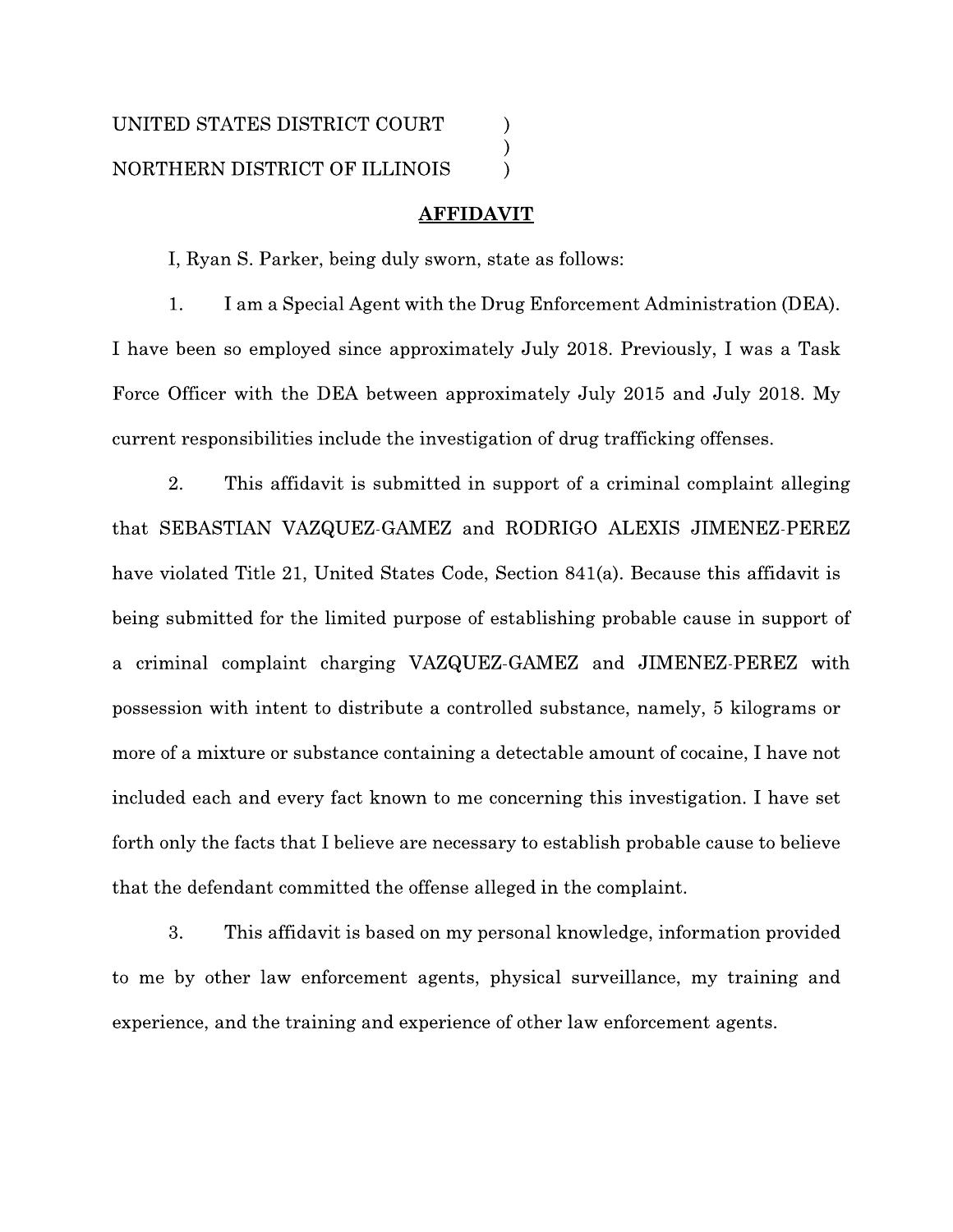### **FACTS IN SUPPORT OF PROBABLE CAUSE**

#### I. **Background Regarding Bombardier CL-600 Plane**

4. On or about the afternoon of November 3, 2021, law enforcement established physical surveillance at and around the Gary/Chicago International Airport in Gary, Indiana, in anticipation of the arrival of a Bombardier CL-600-2B16 Challenger 601-3A aircraft assigned tail number XA-UFF. According to open-source information, on or about November 2, 2021, the plane had departed from Lic. Adolfo López Mateos International Airport, in Toluca, Mexico, and traveled to William P. Hobby Airport in Houston, Texas. According to flight-plan information from the Air & Marine Operations Center (AMOC), the same plane was scheduled to depart from Gary, Indiana to Toluca, Mexico the evening of November 3, 2021.

5. The flight manifest listed SEBASTIAN VAZQUEZ-GAMEZ among the three passengers on the plane who had traveled to Houston, Texas, on or about November 2, 2021. During prior physical surveillance of the same plane, on or about October 19, 2021, law enforcement had observed VAZQUEZ-GAMEZ arrive in Gary, Indiana (from Toluca, Mexico, with a prior stop in Houston, Texas, according to the flight plan).<sup>1</sup> According to the October 19, 2021 flight records, the plane departed later that same day for Toluca, Mexico, with VAZQUEZ-GAMEZ again onboard, per the manifest. However, a review of surveillance footage revealed that VAZQUEZ-

<sup>&</sup>lt;sup>1</sup> Law enforcement identified VAZQUEZ-GAMEZ based on comparison to known photos of VAZQUEZ-GAMEZ.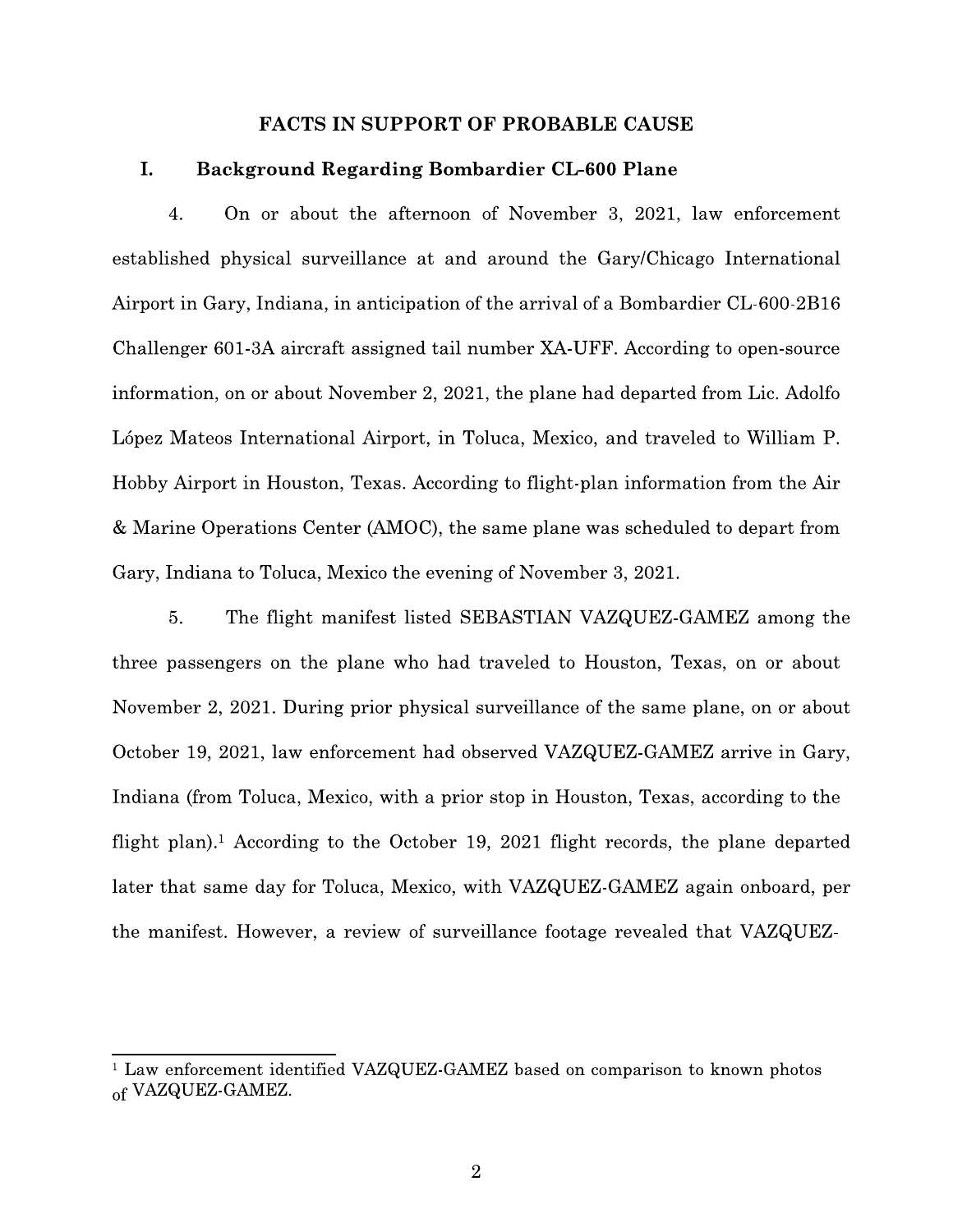GAMEZ had remained in the Chicago area after the time that the plane had departed for Mexico.

#### II. November 3, 2021 Surveillance

6. On November 3, 2021, at approximately 6:43 p.m., law enforcement observed the plane land at the Gary/Chicago International Airport. After the plane parked on the tarmac, at approximately 6:50 p.m., law enforcement observed an individual on the plane ("Individual A") open the aircraft's door and speak with a Gary Airport employee, who was waiting on the tarmac.

7. Shortly thereafter, law enforcement observed the airport employee retrieve two black duffel bags, one with a white "PUMA" logo, and one with a white Nike logo, from the plane and hang them on a waiting dolly cart. The employee then returned to the plane and retrieved a dark gray patterned suitcase and a silver suitcase from the plane. As the employee placed those bags on the dolly, SEBASTIAN VAZQUEZ-GAMEZ<sup>2</sup> and two other passengers (Individuals B and C) exited the plane. VAZQUEZ-GAMEZ then turned around and, with the assistance of the Gary Airport employee and Individuals A, B, and C, slid an approximately four-foot long piece of luggage (hereinafter referred to as "the tall suitcase") out of the plane and down the stairs to the tarmac. Based on the manner in which the tall suitcase was

Law enforcement identified VAZQUEZ-GAMEZ based on comparison to prior physical surveillance as well as based on his Mexico identification card upon VAZQUEZ-GAMEZ's arrest.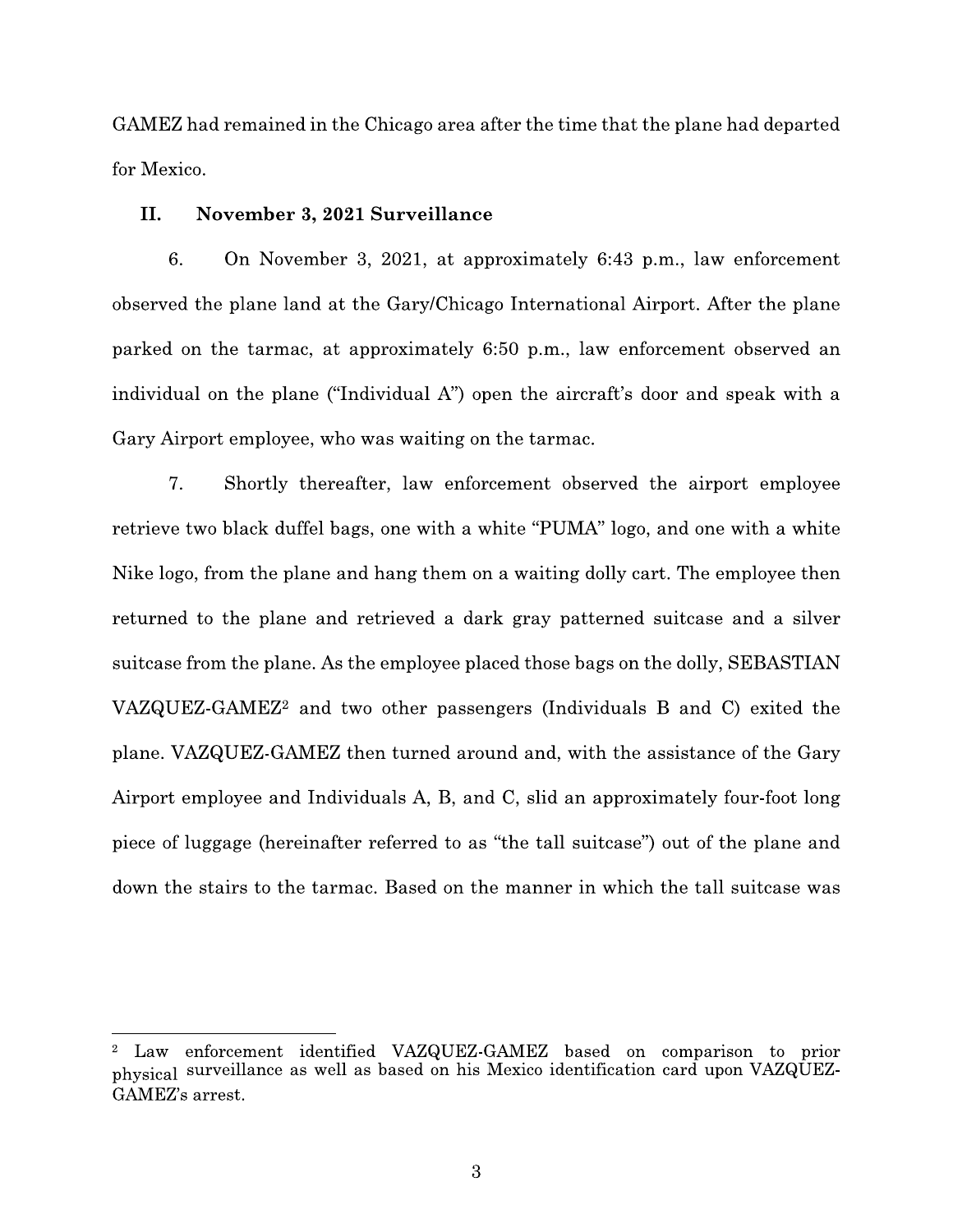handled, it appeared to be significantly weighed down. The airport employee then maneuvered the tall suitcase towards the dolly.



8. After placing the tall suit case near the dolly, the airport employee returned to the plane and retrieved a large black suitcase (hereinafter referred to as "the black suitcase") from Individual A. Based on the manner in which the black suit case was handled, it also appeared to be significantly weighed down. The airport employee placed the black suitcase on the dolly.

9. At approximately 6:51 p.m., the airport employee pulled the dolly cart containing all the aforementioned luggage towards the Gary Jet Center building. VAZQUEZ-GAMEZ, Individual B, and Individual C followed, with VAZQUEZ-GAMEZ pulling the tall suitcase.

10. At approximately 7:01 p.m., law enforcement observed a black 2020 Lincoln Navigator arrive and park in front of the Gary Jet Center at the Gary Airport.

 $\overline{4}$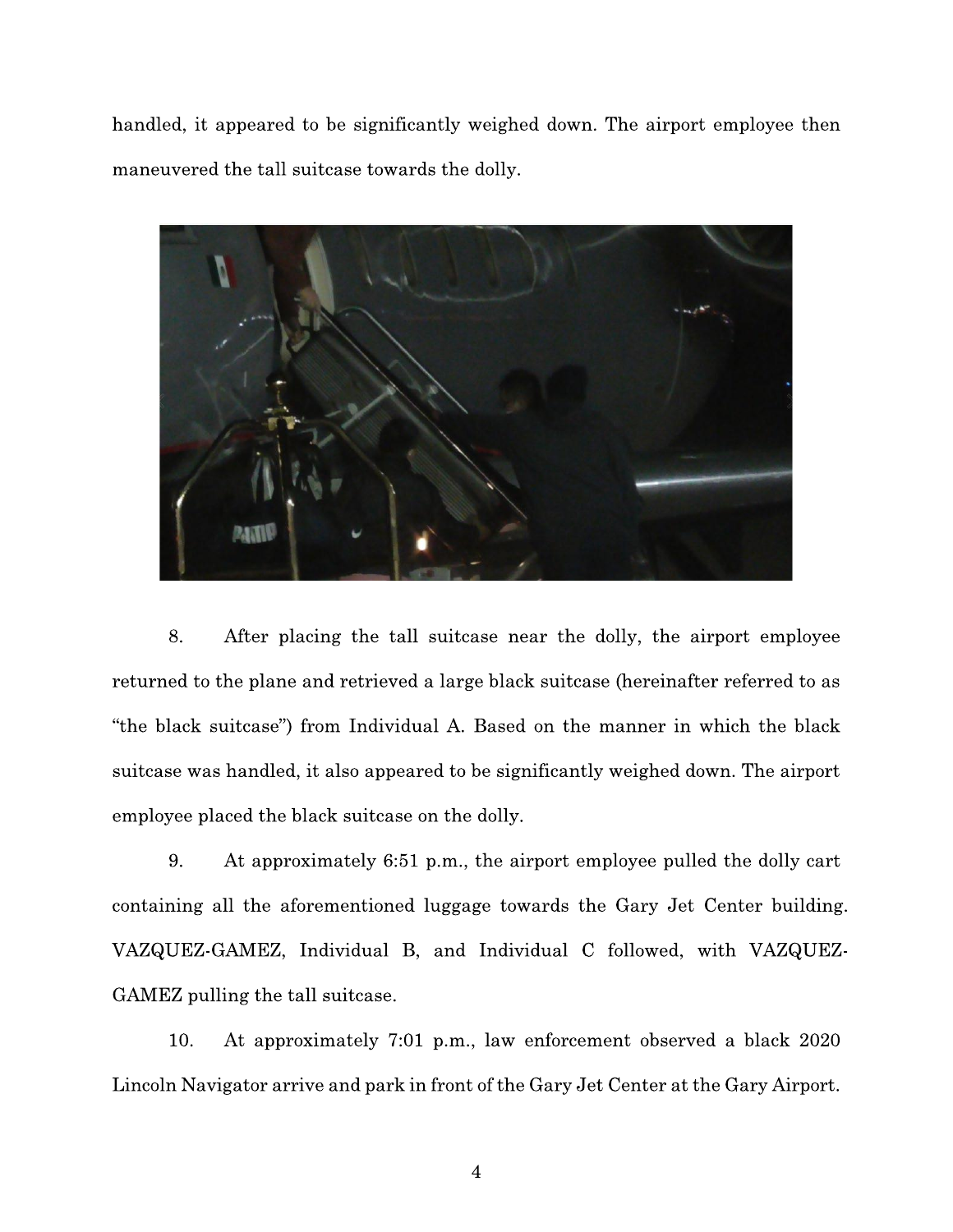Approximately two minutes later, law enforcement observed the driver of the Lincoln, Individual D, standing with VAZQUEZ-GAMEZ and two other individuals (believed to be Individual B and Individual C) just outside of the Gary Jet Center entrance/exit doors. A short time later, law enforcement observed the driver of the Lincoln appear to transfer the luggage into the rear tailgate of the Lincoln.

11. At approximately 7:07 p.m., the Lincoln departed the area, and law enforcement initiated mobile surveillance, following the Lincoln as it traveled from the Gary Airport to downtown Chicago.

12. At approximately 7:40 p.m., law enforcement lost visual contact with the Lincoln in the area of North Lake Shore Drive and East Chicago Avenue in downtown Chicago.

13. At approximately 8:31 p.m., law enforcement learned from a Gary Airport employee that the Lincoln had dropped off its passengers at a downtown Chicago hotel ("Hotel A"), located on the 100 block of East Chestnut St. in Chicago.

14. A Hotel A employee confirmed that VAZQUEZ-GAMEZ, Individual B, and Individual C had checked into Hotel A. Law enforcement subsequently established physical surveillance around the vicinity of the hotel.

At approximately 9:10 p.m., plain-clothes law enforcement personnel in 15. the lobby of Hotel A observed VAZQUEZ-GAMEZ and Individual B walking through the lobby of the hotel. VAZQUEZ-GAMEZ was pulling the tall suitcase and Individual B was pulling the black suitcase, and they exited the hotel.

 $\mathbf 5$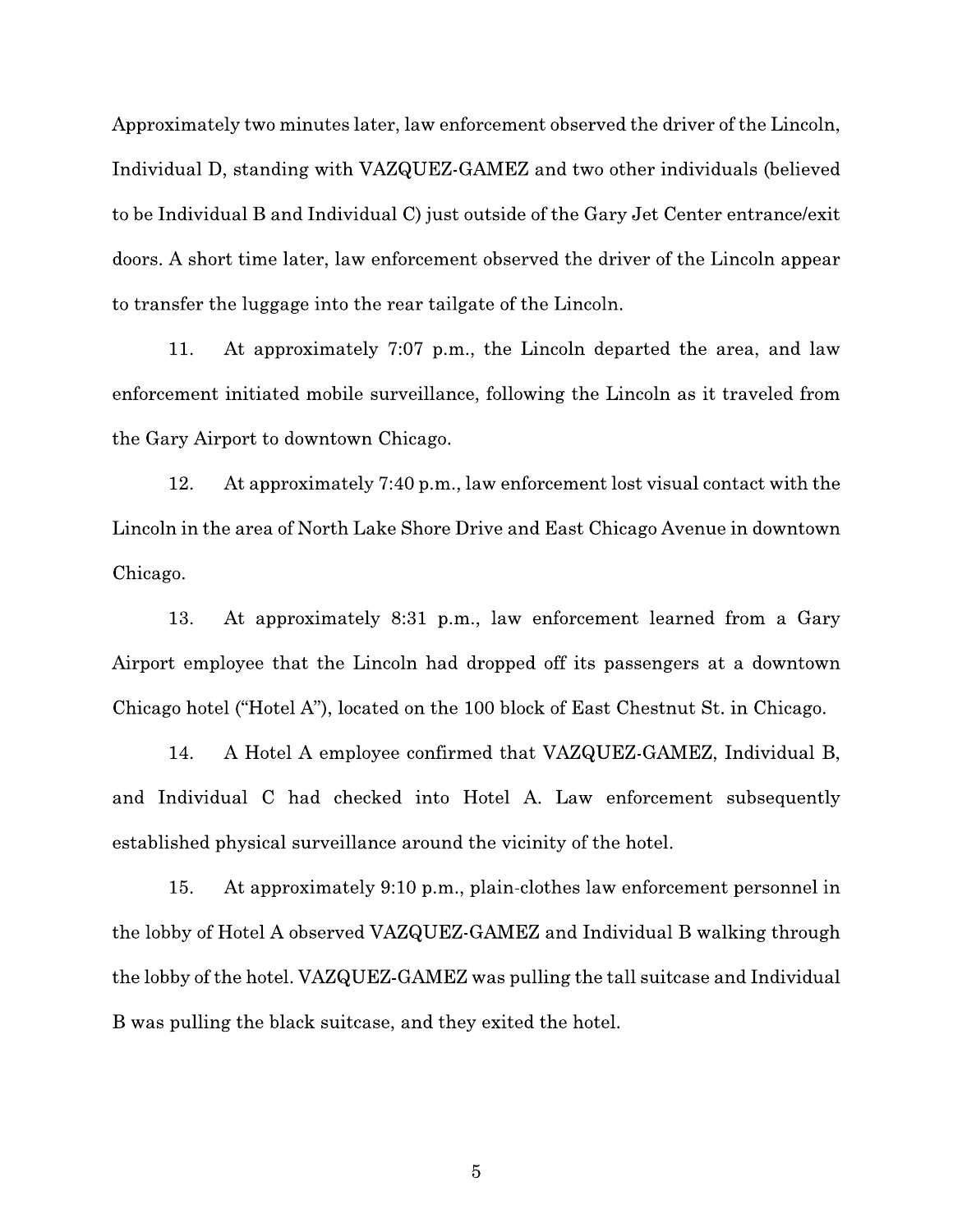16. Surveillance then observed VAZQUEZ-GAMEZ standing on the sidewalk near the front of the hotel in close proximity to the tall suitcase and the black suitcase. Meanwhile, Individual B was observed walking around the area while appearing to use a cell phone to take pictures of the area.

At approximately 9:14 p.m., law enforcement observed VAZQUEZ-17. GAMEZ gesture towards a white 2015 Toyota Highlander bearing temporary Indiana license plate P323612, which had just arrived on the 100 block of East Chestnut Street. The Toyota subsequently pulled over to the north side of Chestnut Street, and VAZQUEZ-GAMEZ approached the Toyota while Individual B reentered Hotel A around the same time.

18. At approximately 9:15 p.m., law enforcement observed the driver of the Toyota, later identified as RODRIGO ALEXIS JIMENEZ-PEREZ,<sup>3</sup> standing at the rear of the Toyota with VAZQUEZ-GAMEZ. JIMENEZ-PEREZ and VAZQUEZ-GAMEZ then loaded the tall suitcase into the open hatch of the Toyota. Based on the manner in which they handled the suitcase, it still appeared to be significantly weighted down. Moments later, JIMENEZ-PEREZ also loaded the black suitcase into the rear hatch of the Toyota. Based on the manner in which he handled the black suit case, it also appeared to be significantly weighted down.

19. A few seconds later, law enforcement observed JIMENEZ-PEREZ enter the driver's seat and VAZQUEZ-GAMEZ enter the front passenger seat of the Toyota.

<sup>&</sup>lt;sup>3</sup> Law enforcement identified RODRIGO ALEXIS JIMENEZ-PEREZ based on his Mexico identification card upon his later arrest.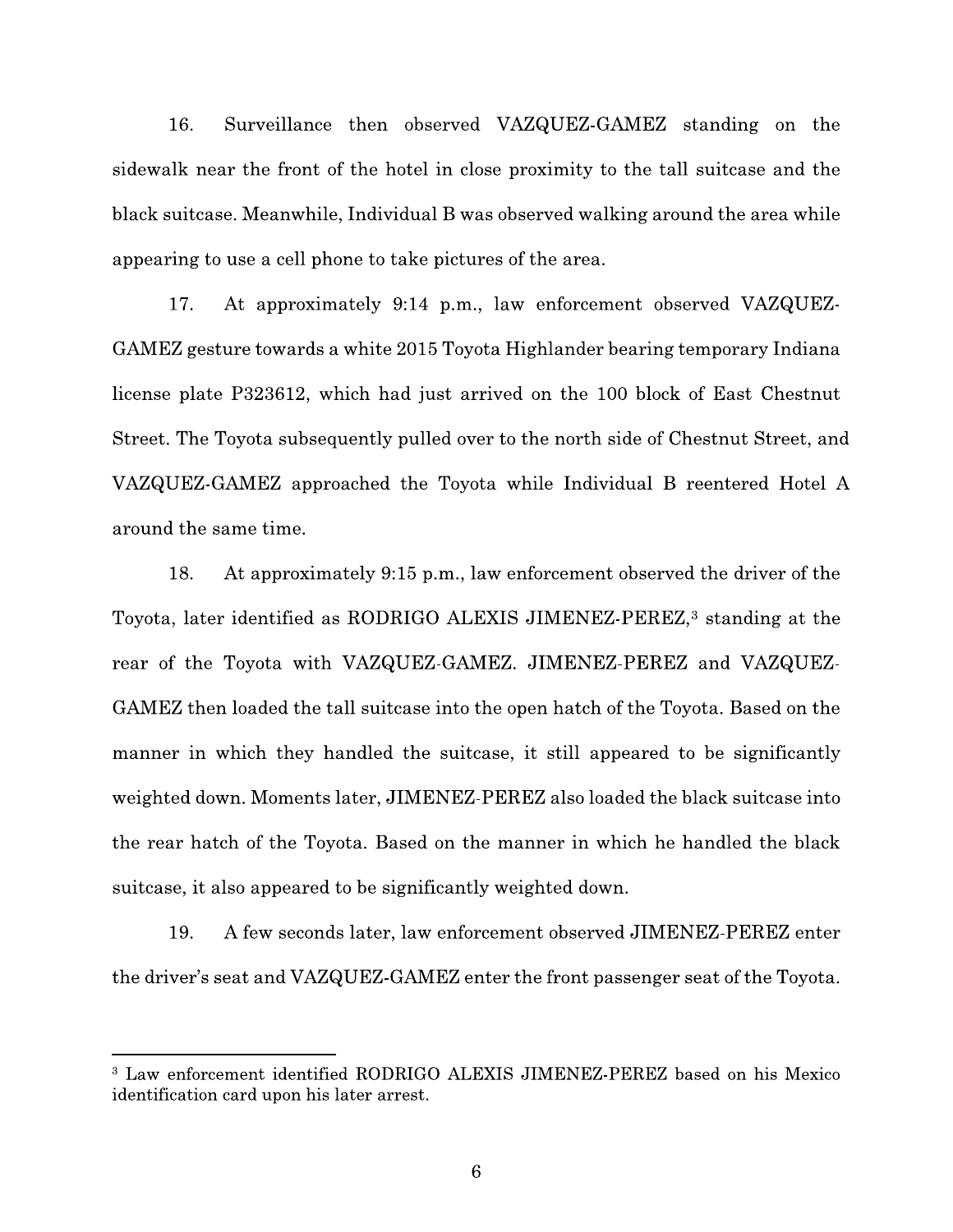The Tovota  $then$ departed the area, and law enforcement initiated mobile surveillance. Shortly after the Toyota departed Hotel A, it dropped off VAZQUEZ-GAMEZ on the sidewalk in the area of East Superior Street and North Wabash Avenue, while JIMENEZ-PEREZ continued driving.

### Stop of Toyota Highlander and Seizure of Approximately 80 III. **Kilograms of Suspect Cocaine**

20. At approximately 9:23 p.m., law enforcement conducted an investigative stop of the Toyota on the 500 block of North Rush Street, Chicago. Law enforcement approached the vehicle and observed JIMENEZ-PEREZ in the driver's seat. Law enforcement asked JIMENEZ-PEREZ to exit the vehicle, and he complied.<sup>4</sup> Law enforcement asked JIMENEZ-PEREZ about the suitcases in the car, and he claimed to not know what was inside of them. Law enforcement then requested to look inside the suitcases, and JIMENEZ-PEREZ provided verbal consent.

Law enforcement located the tall suitcase and the black suitcase in the 21. trunk of the Toyota. Inside both suitcases, law enforcement found in total approximately 80 brick-shaped packages wrapped in black tape and appearing consistent with kilogram bricks of controlled substances.

<sup>&</sup>lt;sup>4</sup> Unbeknownst to law enforcement, when JIMENEZ-PEREZ exited the vehicle, he did not place the vehicle in park. As the vehicle continued to roll forward, a law enforcement agent reached inside the car in order to park the Toyota, and law enforcement handcuffed JIMENEZ-PEREZ during the stop for safety reasons.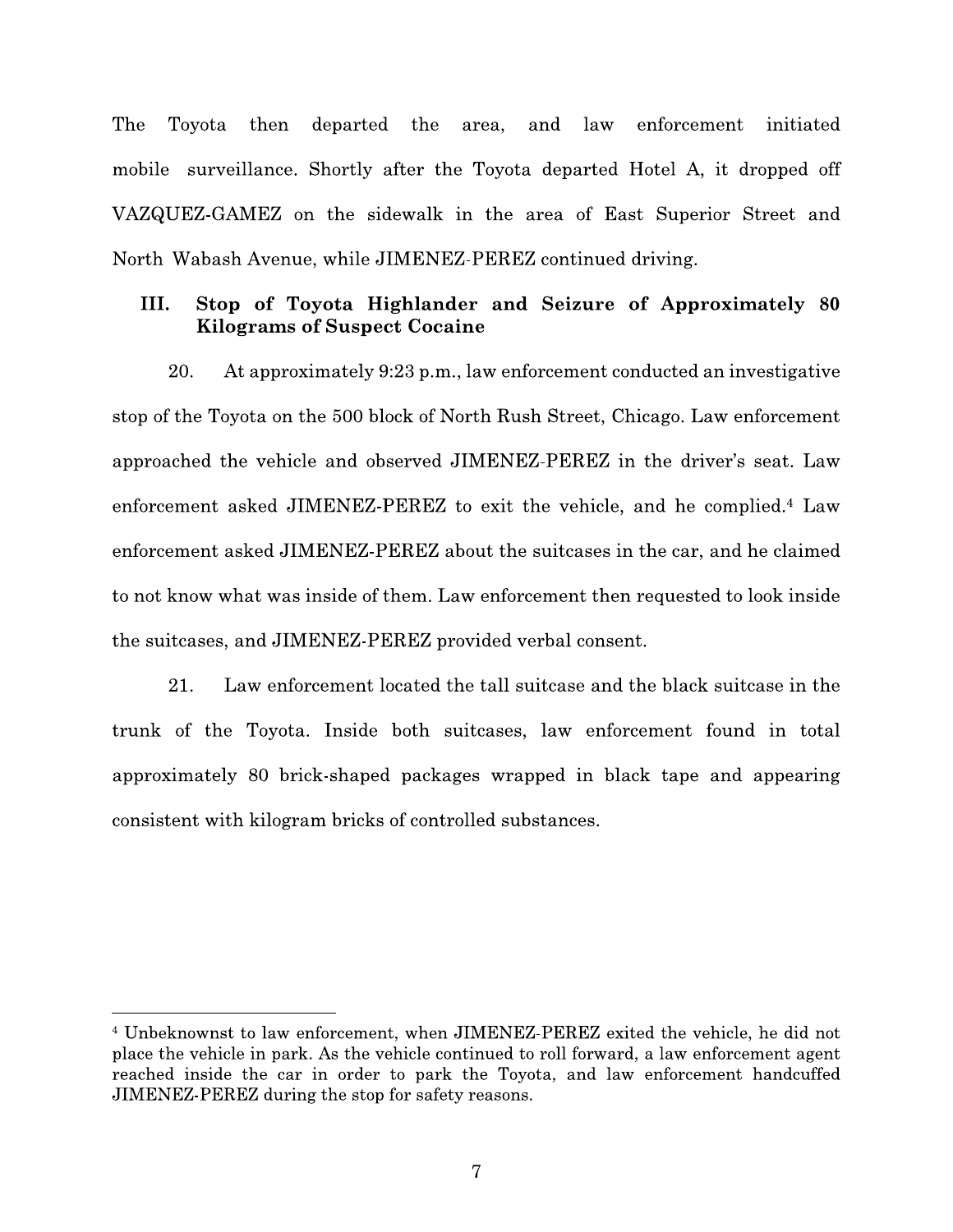

IV. Consent Search of VAZQUEZ-GAMEZ's Hotel Room and Seizure of Approximately 20 Kilograms of Suspect Cocaine

IV. Consent Search of VAZQUEZ-GA<br>Approximately 20 Kilograms of S<br>22. Meanwhile, law enforcement also<br>MEZ in the area of East Chicago Str<br>preement and VAZQUEZ-GAMEZ return<br>ferred with a Spanish-speaking law enf 22. Meanwhile, law enforcement also approached and detained VAZQUEZ-GAMEZ in the area of East Chicago Street and North Rush Street. Law enforcement and VAZQUEZ-GAMEZ returned to Hotel A and telephonically conterred with a Spanish-speaking law enforcement officer, and VAZQUEZ-GAMEZ verbally consented to law enforcement searching his hotel room at Hotel A and provided his room key to law enforcement.

23. Inside VAZQUEZ-GAMEZ's hotel room, law enforcement found inside the silver suitcase and the black duffel bag with the white Nike logo approximately 20 brick-shaped packages wrapped in black tape, in the same manner as the bricks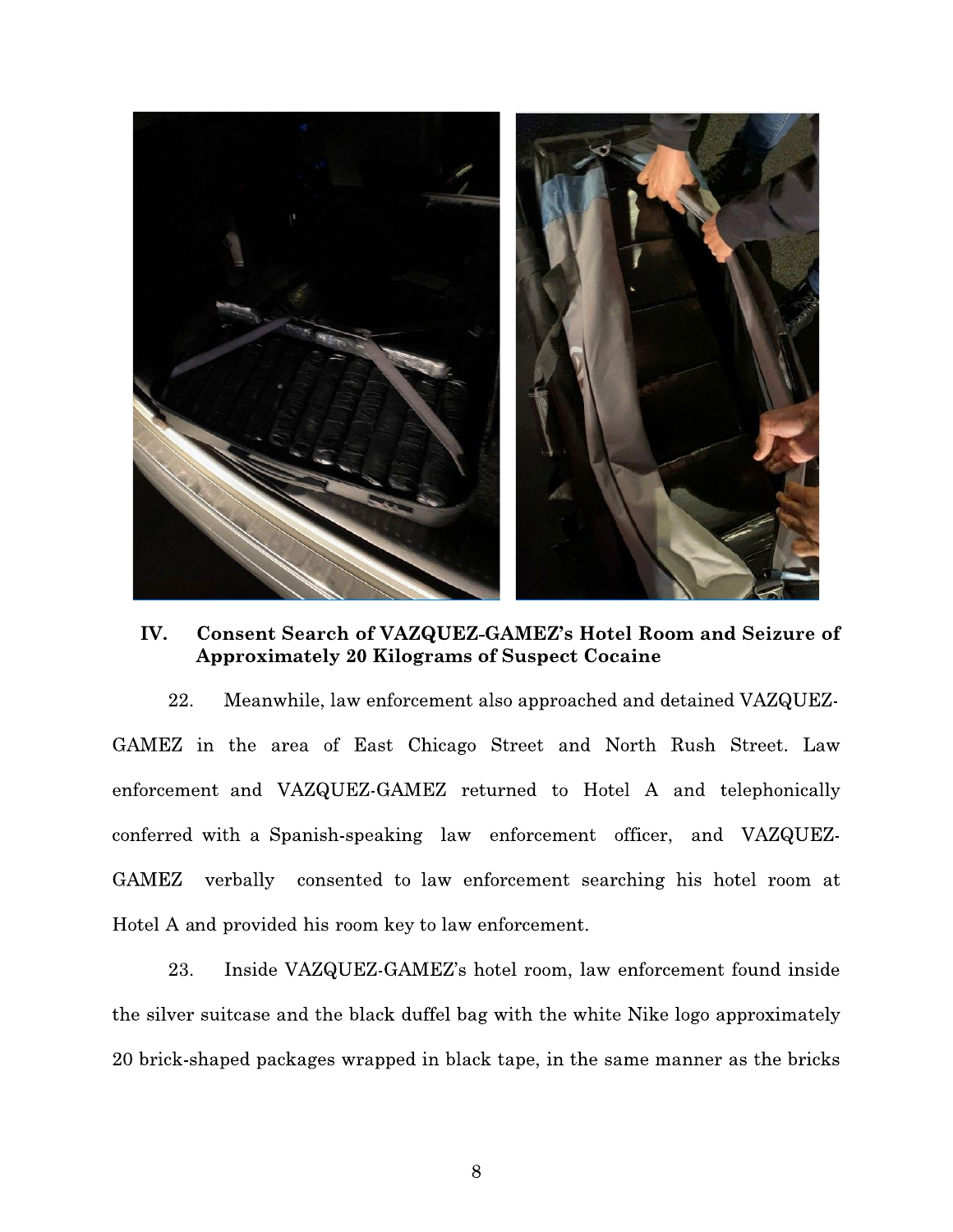recovered from the Toyota, appearing consistent with kilogram bricks of controlled substances. Law enforcement performed a field test of a sample of one of the bricks recovered by law enforcement, and it indicated the presumptive presence of cocaine. Law enforcement also found in VAZQUEZ-GAMEZ's room receipts from retail stores in Houston dated November 3, 2021, for the purchase of "luggage" and another "item" (believed, based on statements by Individual B and Individual C, to be the tall suitcase and another suitcase). Based on VAZQUEZ-GAMEZ's, Individual B's, and Individual C's statements to law enforcement, as well as the items that law enforcement observed inside VAZQUEZ-GAMEZ's hotel room and Individual B's and Individual C's hotel room (also searched by consent), law enforcement believes that VAZQUEZ-GAMEZ was the sole occupant and user of the hotel room in which the suitcases with the additional bricks were found.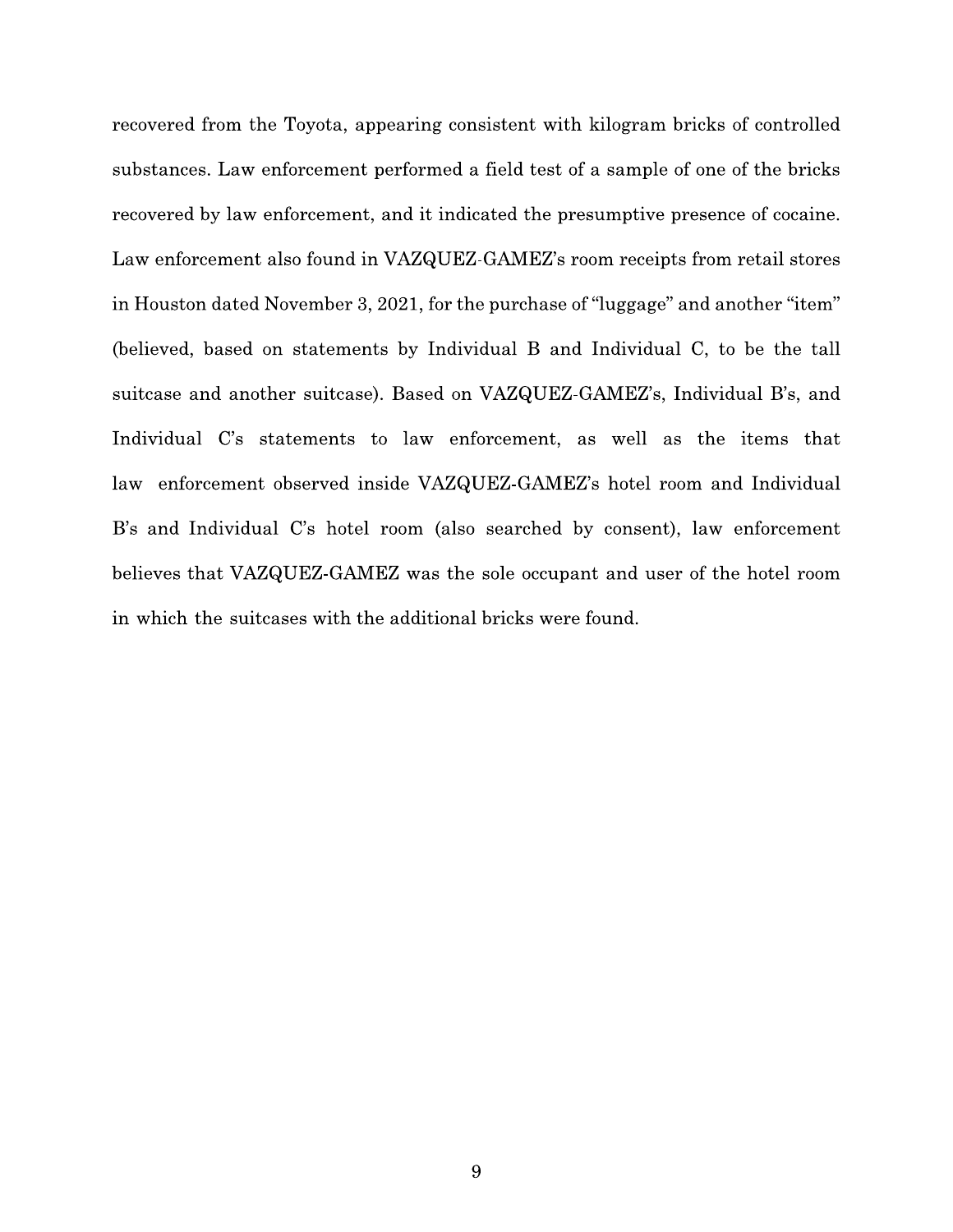

#### V. **Post-Detention/Arrest Statements**

24. After being advised of his *Miranda* rights and agreeing to waive them, JIMENEZ-PEREZ told law enforcement, in sum and substance, and among other things, as follows: JIMENEZ-PEREZ had hoped that the suitcases would contain only money and marijuana, but that when JIMENEZ-PEREZ handled the suitcases and felt their weight, he believed that they contained other controlled substances.

25. After being separately advised of their *Miranda* rights and agreeing to waive them, Individual B and Individual C told law enforcement, in sum and substance and among other things, and in separate statements, as follows: Upon arriving in Houston, VAZQUEZ-GAMEZ had bought additional suitcases, including the tall suitcase, and had left with a man in a pickup truck. VAZQUEZ-GAMEZ then